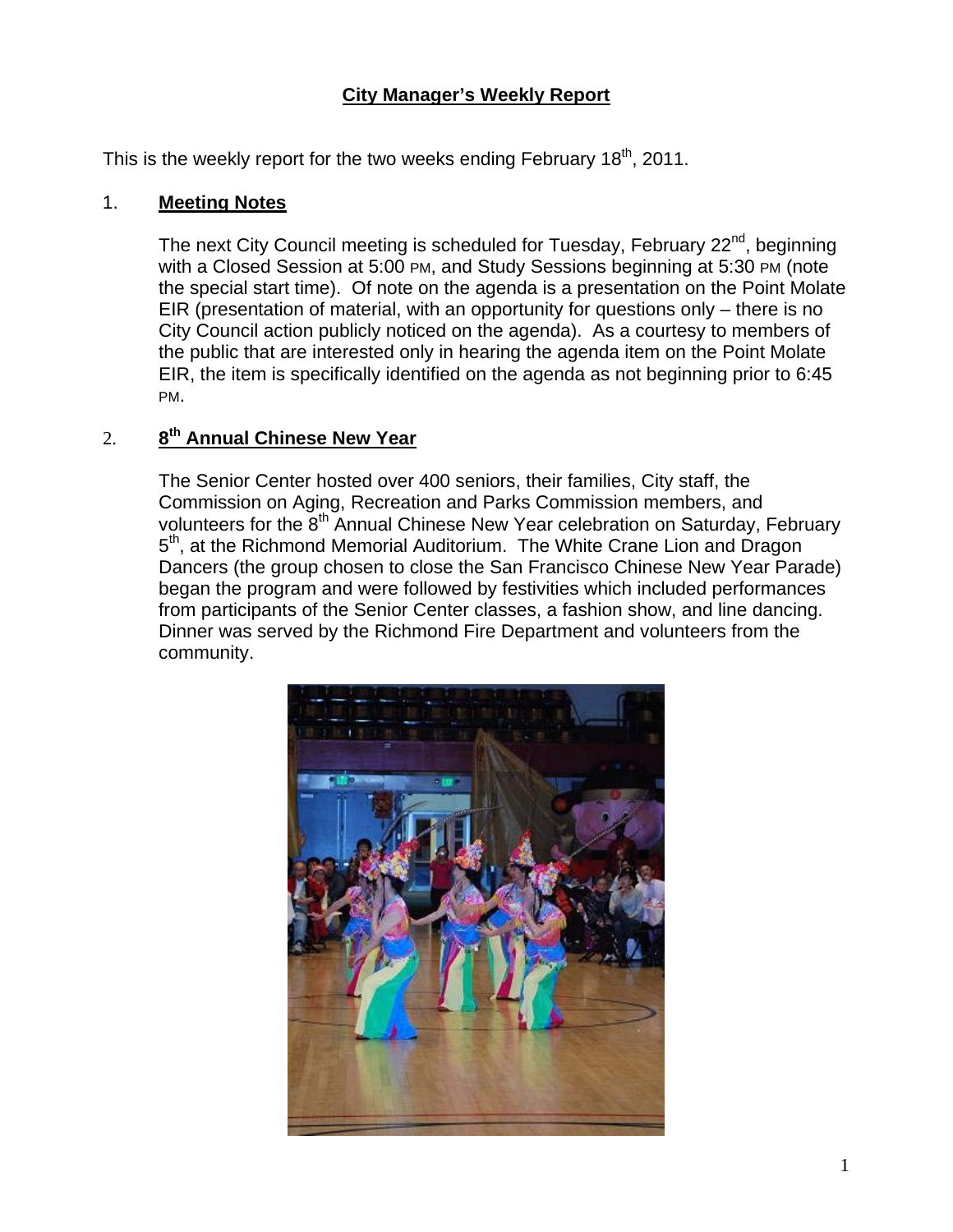

## 3. **State Assembly Joint Budget and Finance Committee Hearings**

On February 7<sup>th</sup>, Community and Economic Development Agency Director/Redevelopment Agency Executive Director Steve Duran and Redevelopment Director Alan Wolken attended the state assembly joint budget and finance committee hearings on Governor Brown's proposal to end Redevelopment and Enterprise Zones in California. As with the state senate hearings last week, the legislative analysts' report reinforced the Governor's proposal. Over 100 cities and redevelopment agencies were represented, and Mr. Duran was able to address the committee as to some of Richmond's concerns.

#### 4. **City Receives the Excellence in Operating Budgeting Award**

The City of Richmond's Operating Budget submission to the California Society of Municipal Financial Officers (CSMFO) Budget Awards Program has been reviewed and has been selected to receive the Excellence in Operating Budgeting Award.

The Budget Awards Program is designed to recognize those agencies that have prepared a budget document or a communication tool that meets certain standards. The City's peers judged our submission as meeting the awards criteria.

Congratulations to Andrea Miller, Budget Administrator, and to the Budget staff including Connie Valentine, Markisha Guillory and Bertrum Jones.

## 5. **Free Green House Calls**

The California Youth Energy Services (CYES) organization is working with the City's Environmental Initiatives Division to provide Richmond residents an opportunity to save money, help the environment, and support young people all at the same time. CYES is a partnership between the City and Rising Sun Energy Center. They are currently offering free Green House Calls to residents in Richmond. Their professionally trained Youth Energy Specialists will visit residents, install FREE energy-saving equipment like CFL light bulbs and efficient shower heads, and provide residents with a personalized energy-saving plan.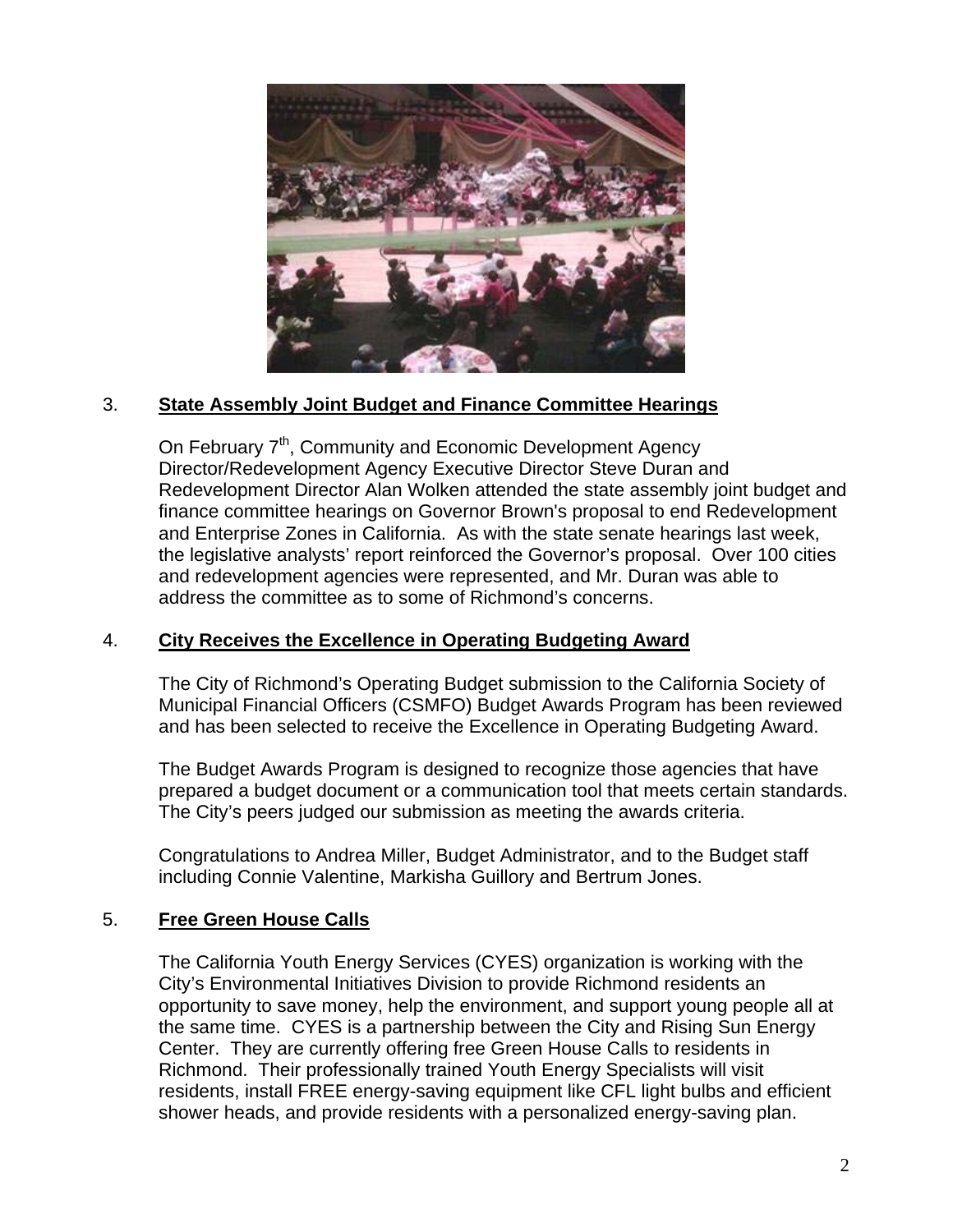Green House Calls are available from February  $14<sup>th</sup>$  to March  $11<sup>th</sup>$ , 2011 in the afternoons. Reserve yours quickly! Call 510-776-6370 to sign up, or visit the CYES website at [www.risingsunenergy.org](http://www.risingsunenergy.org/).

## 6. **Engineering Services Capital Improvement Project Updates**

- Traffic Safety Program: A public meeting was held on February 10<sup>th</sup> to solicit input on the draft Traffic Safety Study. The traffic engineering consultant Kimley-Horn Associates (KLH) presented the study results that included improvement details, design strategy and the implementation process for the improvements. A draft list of improvements was provided to the Neighborhood Council Group at the at the Richmond Neighborhood Coordinating Council (RNCC) meeting on February 14<sup>th</sup>. A call for bid for traffic safety improvement should be released in early March. KLH is preparing the construction documents that will include the 16 top ranked locations for improvements. Detailed information for the selected construction locations were covered in the public outreach power point presentation. The same information has been placed on the Engineering Services' webpage.
- Roosevelt & McLaughlin Sewer Pipe Rehabilitation Project: There is no work on San Pablo Avenue this week due to weather. A crew has been dispatched to clean up the site and address erosion control issues at the Hacienda parking lot staging area. To date, five new sanitary sewer maintenance holes and 1,500 feet of new 18" and 20" HDPE sewer main has been installed from the tie-in at the existing sewer main south of Macdonald Avenue through the intersection of Barrett and San Pablo Avenues. As soon as clear weather is forecast, excavation will continue on San Pablo Avenue north of Barrett Avenue to the tie-in at Roosevelt Avenue. Most of this work will take place during daylight hours, with the work in the intersection of San Pablo and Roosevelt Avenues taking place overnight to minimize traffic delays.
- May Valley and Parkview Series Street Light Replacement: The Parkview Neighborhood Council Meeting that was scheduled for February 15<sup>th</sup> was cancelled due to the absence of the Neighborhood Council President and other members. The presentation of the project to the neighborhood council has been rescheduled for March  $15<sup>th</sup>$ .
- Bay Trail Project (Dornan Tunnel to Cutting Blvd.): Engineering has received a verbal confirmation for the award of our grant application for \$20,000 for the design portion. This grant will be used in conjunction with a \$5,000 grant received from Trails for Richmond Action Committee (TRAC). These funds will help leverage the required \$20,000 City match.

# 7. **Storm Water Program Updates**

• Green Streets/Cleaner Stormwater Forum: On February 16<sup>th</sup>, Engineering Services participated in this forum by presenting the Greenway/Ohlone Gap Closure project as an example of greening our streets while improving the quality of stormwater runoff. The forum was designed to bring project designers, engineers, planners and other interested parties together to discuss projects, compare goals, hear about the latest issues and discuss the challenges and opportunities of green